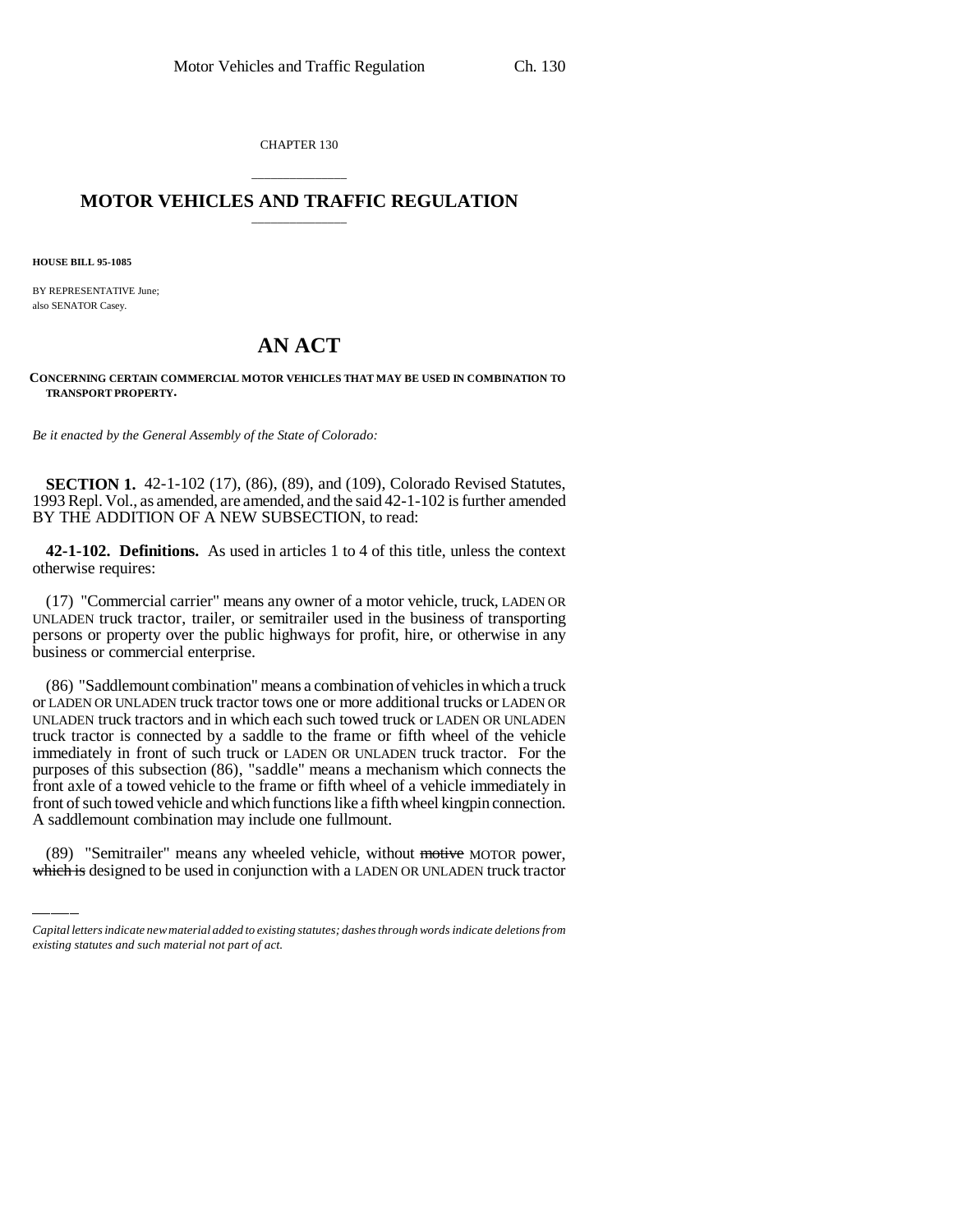## Ch. 130 Motor Vehicles and Traffic Regulation

so that some part of its own weight and that of its cargo load rests upon or is carried by such LADEN OR UNLADEN truck tractor and which THAT is generally and commonly used to carry and transport property over the public highways.

(109) "Truck tractor - LADEN" OR "LADEN TRUCK TRACTOR" means any motor vehicle which is CARRYING CARGO OR DESIGNED TO CARRY CARGO THAT IS generally and commonly designed and used to draw a semitrailer OR TRAILER and its cargo load over the public highways.

(109.5) "TRUCK TRACTOR - UNLADEN" OR "UNLADEN TRUCK TRACTOR" MEANS ANY MOTOR VEHICLE NOT CARRYING CARGO THAT IS GENERALLY AND COMMONLY DESIGNED AND USED TO DRAW A SEMITRAILER OR TRAILER AND ITS CARGO LOAD OVER THE PUBLIC HIGHWAYS.

**SECTION 2.** 42-3-106 (1) (a) and (1) (b), Colorado Revised Statutes, 1993 Repl. Vol., as amended, are amended to read:

**42-3-106. Classification - taxable value - imposition of tax.** (1) For the purpose of imposing graduated annual specific ownership taxes, the personal property specified in section 6 of article X of the state constitution, more particularly defined in section 42-1-102, is classified as follows:

(a) Every motor vehicle, truck, LADEN OR UNLADEN truck tractor, trailer, and semitrailer used in the business of transporting persons or property over any public highway in this state as an interstate commercial carrier, whether or not such business is engaged in by contract, for which an application is made for apportioned registration, regardless of base jurisdiction, shall be Class A personal property.

(b) Every truck, LADEN OR UNLADEN truck tractor, trailer, and semitrailer used for the purpose of transporting property over any public highway in this state and not included in Class A shall be Class B personal property.

**SECTION 3.** 42-3-128 (2), Colorado Revised Statutes, 1993 Repl. Vol., as amended, is amended to read:

**42-3-128. Nonresidents.** (2) An owner or operator of a foreign vehicle operated within this state for the transportation of persons or property for compensation or for the transportation of merchandise shall register such vehicle and pay the same fees therefor as required with reference to like vehicles owned by residents of this state, but the registration or reregistration in this state of any motor vehicle, truck, SEMITRACTOR, truck tractor, bus, trailer, or semitrailer, or any combination thereof, shall be required of vehicles registered in a foreign state or country but only in accordance with a registration reciprocity which THAT exists between the state of Colorado and the foreign state, country, territory, or possession.

**SECTION 4.** 42-4-504 (4), (5), and (6), Colorado Revised Statutes, 1993 Repl. Vol., as amended, are amended, and the said 42-4-504 is further amended BY THE ADDITION OF A NEW SUBSECTION, to read:

**42-4-504. Height and length of vehicles.** (4) No combination of vehicles coupled together shall consist of more than four units, and no such combination of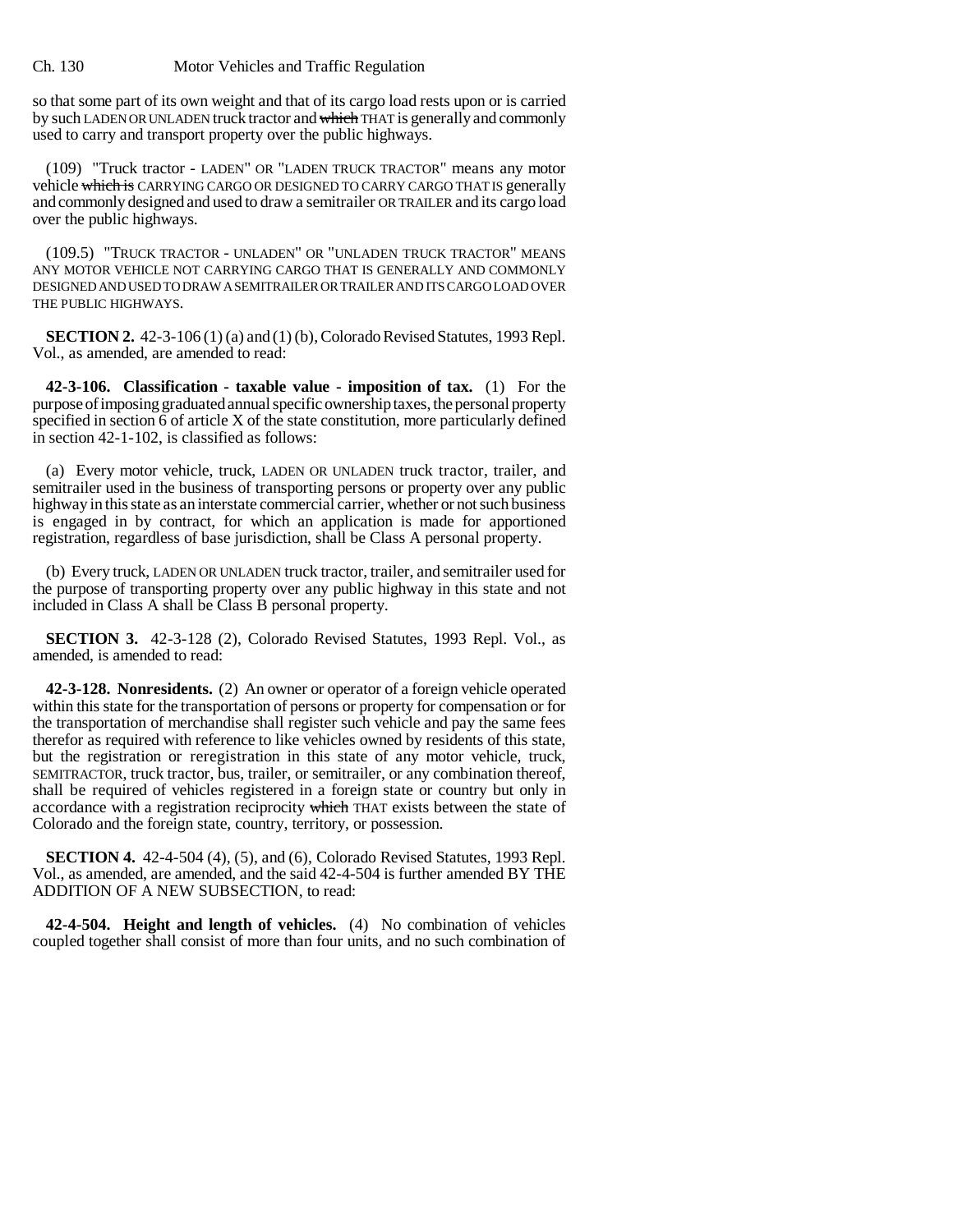vehicles shall exceed a total overall length of seventy feet. Said length limitation shall not apply to truck tractor-semitrailer UNLADEN TRUCK TRACTOR-SEMITRAILER combinations when the semitrailer is fifty-seven feet four inches or less in length or to truck tractor-semitrailer-trailer UNLADEN TRUCK TRACTOR-SEMITRAILER-TRAILER combinations when both the semitrailer and the trailer are EACH twenty-eight feet six inches or less in length. Said length limitation shall also not apply to saddlemount combinations, which shall not exceed seventy-five feet in total overall length. Said length limitations shall also not apply to vehicles operated by a public utility when required for emergency repair of public service facilities or properties or when operated under special permit as provided in section 42-4-510, but, in respect to night transportation, every such vehicle and the load thereon shall be equipped with a sufficient number of clearance lamps on both sides and marker lamps upon the extreme ends of any projecting load to clearly mark the dimensions of such load. Said length limitations shall also not apply to specialized equipment used in combination for transporting automobiles or boats when such specialized equipment is stinger-steered, as defined in section 42-1-102 (99), and the combination does not exceed seventy-five feet in length exclusive of safety devices, which safety devices shall not be designed or used for carrying cargo. The limitations provided in this section shall be strictly construed and enforced. Extensions of not more than eighteen inches in length on each end of a vehicle or combination of vehicles used to transport manufactured vehicles shall not be included in measuring the length of such vehicle or combination of vehicles when loaded.

(4.5) NOTWITHSTANDING THE PROVISIONS OF SUBSECTION (4) OF THIS SECTION, THE FOLLOWING COMBINATIONS OF VEHICLES SHALL NOT EXCEED SEVENTY-FIVE FEET IN TOTAL OVERALL LENGTH:

(a) SADDLEMOUNT COMBINATIONS CONSISTING OF NO MORE THAN FOUR UNITS;

(b) LADEN TRUCK TRACTOR-SEMITRAILER COMBINATIONS; AND

SPECIALIZED EQUIPMENT USED IN COMBINATION FOR TRANSPORTING AUTOMOBILES OR BOATS. THE OVERALL LENGTH OF SUCH COMBINATION SHALL BE EXCLUSIVE OF:

(I) SAFETY DEVICES; HOWEVER, SUCH SAFETY DEVICES SHALL NOT BE DESIGNED OR USED FOR CARRYING CARGO;

(II) AUTOMOBILES OR BOATS BEING TRANSPORTED;

(III) ANY EXTENSION DEVICE THAT MAY BE USED FOR LOADING BEYOND THE EXTREME FRONT OR REAR ENDS OF A VEHICLE OR COMBINATION OF VEHICLES; EXCEPT THAT THE PROJECTION OF A LOAD, INCLUDING ANY EXTENSION DEVICES LOADED TO THE FRONT OF THE VEHICLE, SHALL NOT EXTEND MORE THAN FOUR FEET BEYOND THE EXTREME FRONT OF THE GRILL OF SUCH VEHICLE AND NO LOAD OR EXTENSION DEVICE MAY EXTEND MORE THAN SIX FEET TO THE EXTREME REAR OF THE VEHICLE.

(5) The load upon any vehicle operated alone or the load upon the front vehicle of a combination of vehicles shall not extend beyond the front wheels of such vehicles or vehicle or the front most point of the grill of such vehicle; but a load may project not more than four feet beyond the front most point of the grill assembly of the